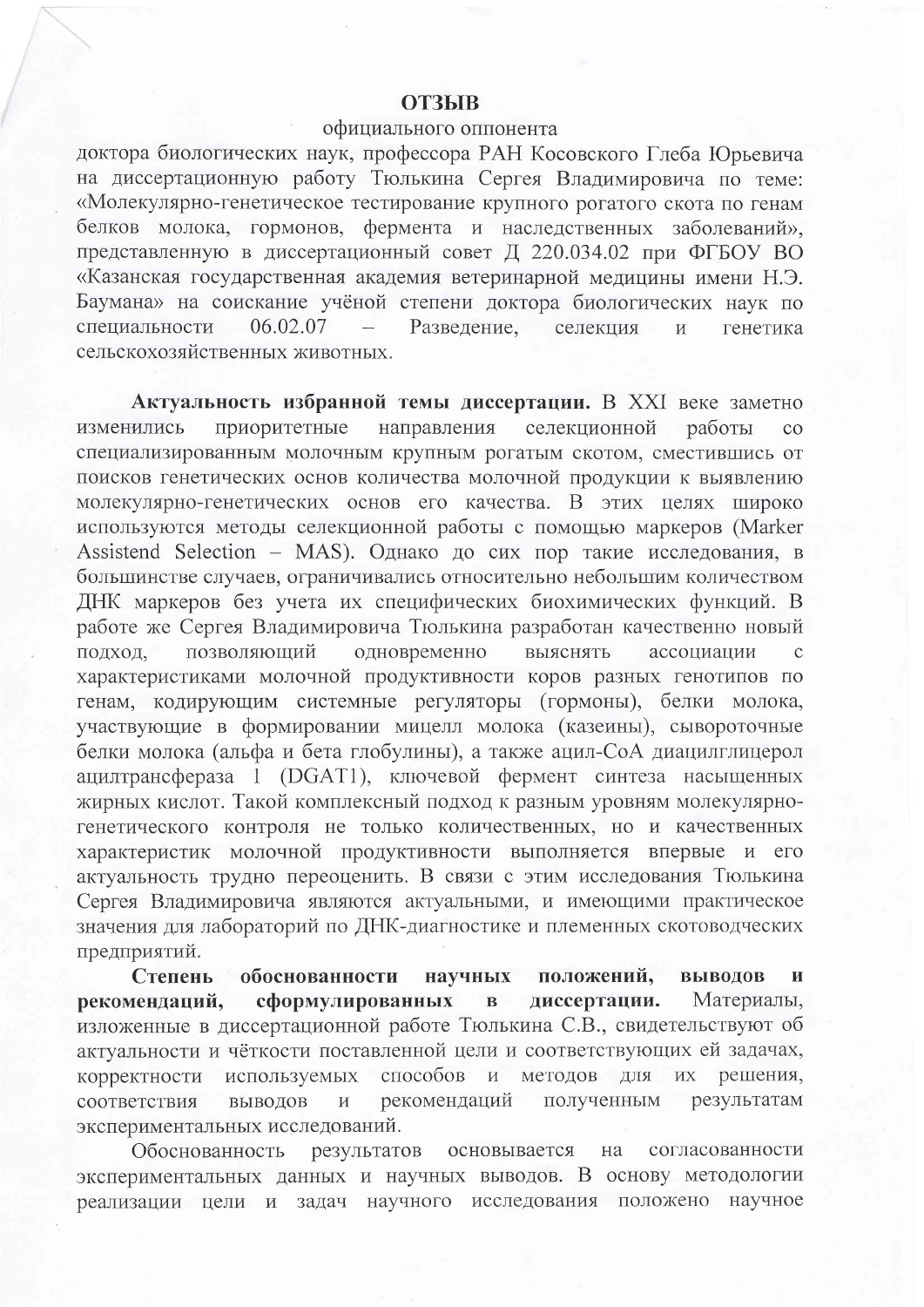обоснование и экспериментальное изучение ассоциаций отдельных и комплексных генотипов белков молока, гормонов, ключевого фермента синтеза насышенных жирных кислот с характеристиками молочной продуктивности коров чёрно-пёстрой голштинизированной и холмогорской пород в условиях Республики Татарстан.

Выводы и рекомендации логично вытекают из большого фактического экспериментального материала, полученного с использованием современных молекулярно-генетических методов, в том числе некоторых разработанных при непосредственном участии автора, являются существенным дополнением к сложившимся представлениям о технике проведения генотипирования крупного рогатого скота по генам белков молока, гормонов, фермента DGAT1, позволяющих использовать полученные результаты для прогноза показателей молочной продуктивности коров с разными отдельными и комплексными генотипами изучаемых генов.

Основные научные положения и практические рекомендации прошли необходимую научную экспертизу на научных и научно-практических конференциях и являются обоснованными. Достоверность подтверждается большим объёмом исследований и статистической обработкой полученного материала.

Научная новизна  $\mathbf{H}$ практическая значимость ВЫВОЛОВ И рекомендаций. Прежде всего, научную новизну составляет разработка и совершенствование способов выделения ДНК из биоматериала крупного рогатого скота и проведения ПЦР, ПЦР-ПДРФ для генотипирования крупного рогатого скота по генам белков молока, гормонов, фермента DGAT1 и наследственных заболеваний, позволяющих эффективно идентифицировать генотипы путём корректной интерпретации специфичных ПЦР-продуктов. Выполненная работа позволяет определить возможное использование исследованных ДНК-маркеров и их ассоциаций с характеристиками молочной продуктивности  $\, {\bf B}$ качестве дополнительных показателей. увеличивающих эффективность племенной работы с крупным рогатым скотом исследованных пород и помесей. Использование таких подходов существенное практическое значение имеет ДЛЯ получения стад с относительно повышенными характеристиками молочной продуктивности животных у высокоспециализированного молочного скота, своевременное выявление и в дальнейшем исключение из воспроизводства особей носителей генетических заболеваний. Основные выводы диссертационной работы экспериментально обоснованы. Исследования выполнены  $\mathbf C$ применением современного оборудования и молекулярно-генетических методов исследования, полученные результаты исследований проанализированы,  $\ensuremath{\textit{HX}}$ достоверность подтверждается статистической обработкой.

Личный вклад соискателя в разработку научной проблемы. Судя по материалам диссертации и автореферата, экспериментальные исследования и их анализ выполнены лично Тюлькиным С.В., также как и разработка способов

 $\overline{2}$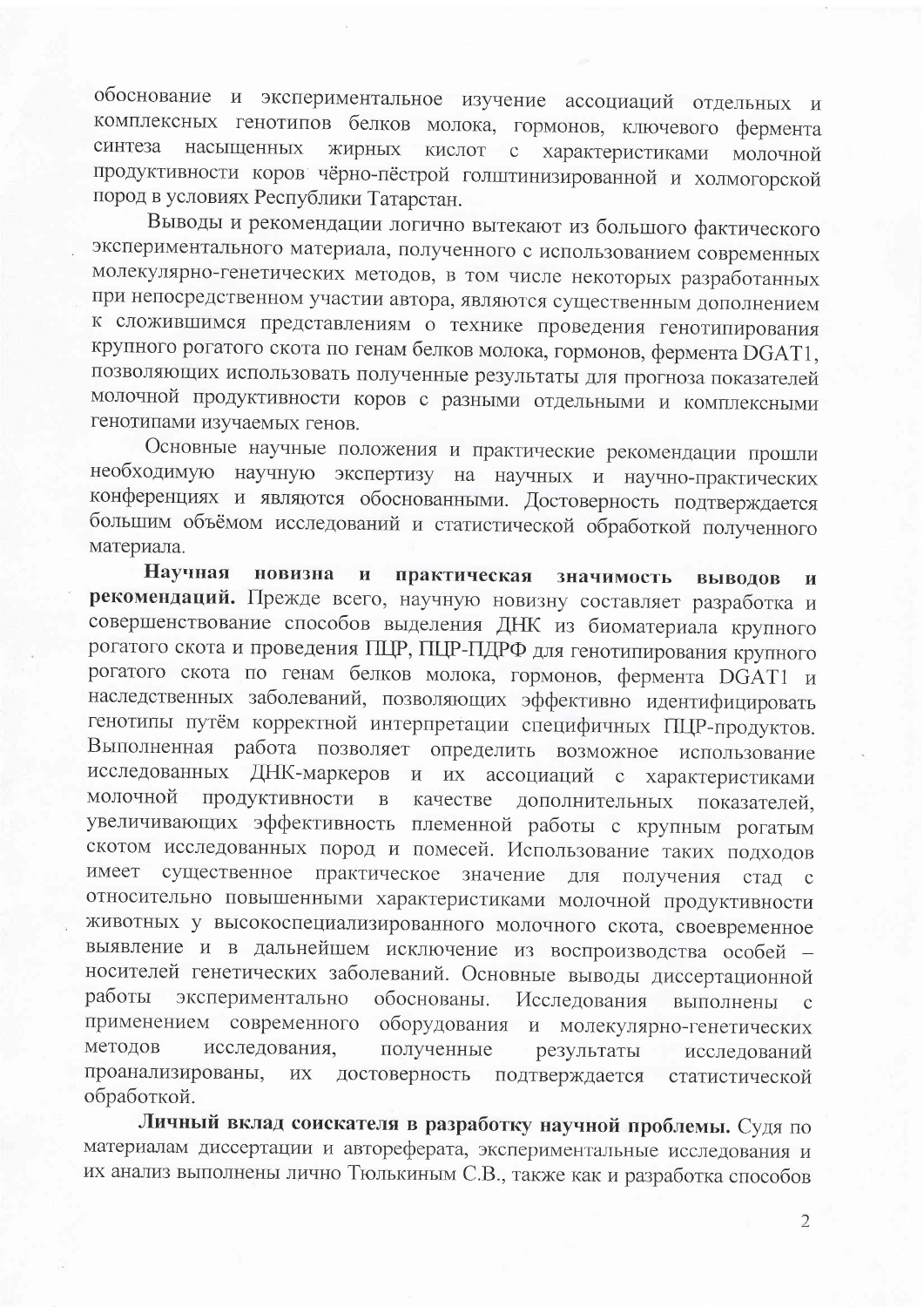выделения из биоматериала крупного рогатого скота, проведения ГЩР и ПЦР-ПДРФ для генотипирования крупного рогатого скота, биометрическая обработка данных, реализация практических предложений и рекомендаций.

Апробация. внедрения  $\mathbf{M}$ публикация основных положений результатов исследований. Исследования проведены на достаточном по численности материале согласно программе и схеме исследований. Основные результаты исследований достаточно полно опубликованы в 58 научных работах, в том числе 35 в журналах, включённых в список ВАК (из них 4, включены в базы данных Scopus и/или Web of Science), монографии, 2 патентах РФ, 2 научно-методических рекомендациях, в которых отражены основные положения и результаты диссертационной работы.

Оценка содержания и оформления диссертации и автореферата. Диссертационная работа Тюлькина С.В. написана в традиционной форме, соответствует требованиям объёма докторских диссертаций. имеет достаточный список отечественной и иностранной литературы.

Диссертация изложена на 349 страницах компьютерного текста, состоит из введения и глав: введения, обзора литературы, материалов и методов исследований, результатов собственных исследований, а также заключения с выводами, предложений производству, перспектив дальнейшей разработки темы, списка литературы, приложений. Диссертация содержит 70 таблиц и 52 рисунка. Список литературы включает 425 источников, в том числе 229 на иностранных языках.

B главе «Обзор литературы» представлены данные о частоте встречаемости генотипов и аллелей генов белков молока, гормонов, фермента и наследственных мутаций у крупного рогатого скота разных пород в России и за рубежом. Описано влияние аллельного полиморфизма белков молока, гормонов, фермента и наследственных мутаций крупного рогатого скота на его продуктивные качества.

В главе «Материалы и методы исследований» отображена методология проведения исследований и описаны основные методики исследований.

В главе «Разработка способов экстракции ДНК из биологического материала крупного рогатого скота» представлены три разработанных способа выделения ДНК из различного биоматериала (кровь, сперма) крупного рогатого скота, рассмотрены их преимущества и главное недостатки.

В главе «Апробация и разработка способов проведения ПЦР и ПЦР-ПДРФ для идентификации аллельных вариантов генов белков молока, гормонов, фермента и наследственных заболеваний крупного рогатого скота» приведены новые и усовершенствованные известные способы определения полиморфизма ДНК-маркеров крупного рогатого скота.

В главе «Изучение аллельного полиморфизма генов белков молока, гормонов, фермента и наследственных заболеваний у крупного рогатого скота» описана работа по распределению трёх популяций крупного рогатого скота голштинской, чёрно-пёстрой и холмогорской пород на опытные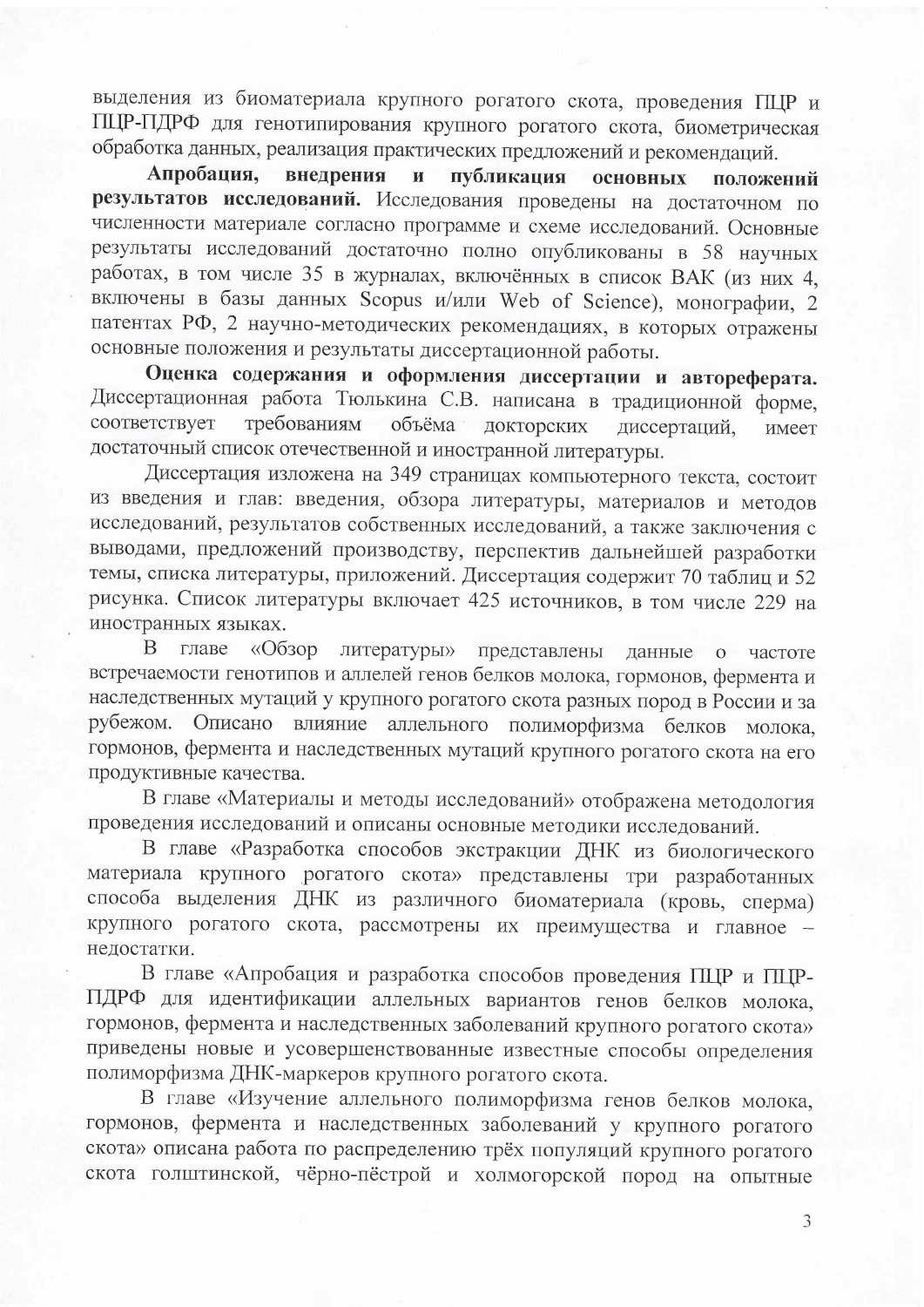группы животных с разными отдельными и комплексными генотипами генов белков молока (CSN1S1, CSN2, CSN3, BLG, LALBA), гормонов и фермента (GH, PRL, LEP, TG5, DGAT1). Также в этих популяциях скота проведены исследования по выявлению у них наследственных мутаций в генах CD18, SLC35A3, F11, PYGM, UMPS, ASS, MSTN.

В главе «Характеристика племенных быков с разными генотипами белков молока, гормонов и фермента по происхождению» приведена оценка по происхождению чистопородных и помесных по голштинской породе быков-производителей  $\mathbf{c}$ отдельными  $H$ комплексными генотипами вышеперечисленных генов, которая позволила вычленить быков с более высокой молочной продуктивностью ближайших женских предков.

В главе «Оценка молочной продуктивности коров с разными генотипами белков молока, гормонов и фермента» приводятся результаты исследований диссертанта о влияние отдельных и комплексных генотипов белков молока, гормонов, фермента DGAT1у чёрно-пёстро × голштинских и холмогорских татарстанского типа коров на их молочную продуктивность. Наиболее важна оценка молочной продуктивности первотёлок  $\mathbf{C}$ комплексными генотипами, которая показала, что животные с комплексными генотипами белков молока (CSN1S1, CSN2, CSN3, BLG, LALBA) ВВ/АА/АА/АВ/АВ, ВВ/АА/АВ/АА/АА, ВВ/АА/АВ/ВВ/АВ (по чёрно-пёстро  $\times$ голштинской породе), BB/AB/AB/AB/AA, BB/AB/AB/AB/AB. ВВ/АВ/АВ/АВ/ВВ (по холмогорской породе татарстанского типа) и с комплексными генотипами гормонов и фермента (GH, PRL, LEP, TG5, DGAT1) LL/AA/CC/CC/AK, LL/AA/CT/CT/AK, VL/AA/CC/CC/AK (по чёрнопёстро × голштинской породе), LL/AA/CC/CC/AA, VL/AA/CC/CC/AA, VL/AA/CT/CT/AA (по холмогорской породе татарстанского типа) выгодно отличались по молочной продуктивности.

В главе «Экономическая эффективность использования коров с разными генотипами по гену каппа-казеина» на экспериментальном материале рассматривается влияние генотипа коров по гену каппа-казеина на **HX** молочную продуктивность. Выполнен расчёт экономической эффективности производства молока с учётом генотипа гена каппа-казеина у коров, который показал, что экономически обосновано получение молока от первотёлок изученных пород, несущих в своём геноме В аллель гена каппаказеина.

В разделе «Заключение» Тюлькин С.В. обобщает выполненные исследования и приводит выводы, полностью вытекающие из проведённых исследований.

Список литературы оформлен по соответствующим требованиям и не вызывает возражений. Диссертация написана грамотно и оформлена в соответствие с положением ВАК Минобрнауки РФ.

В целом диссертационная работа является завершённой, имеет внутренне единство, написана грамотно, свободно читается  $\overline{\mathbf{M}}$ воспринимается.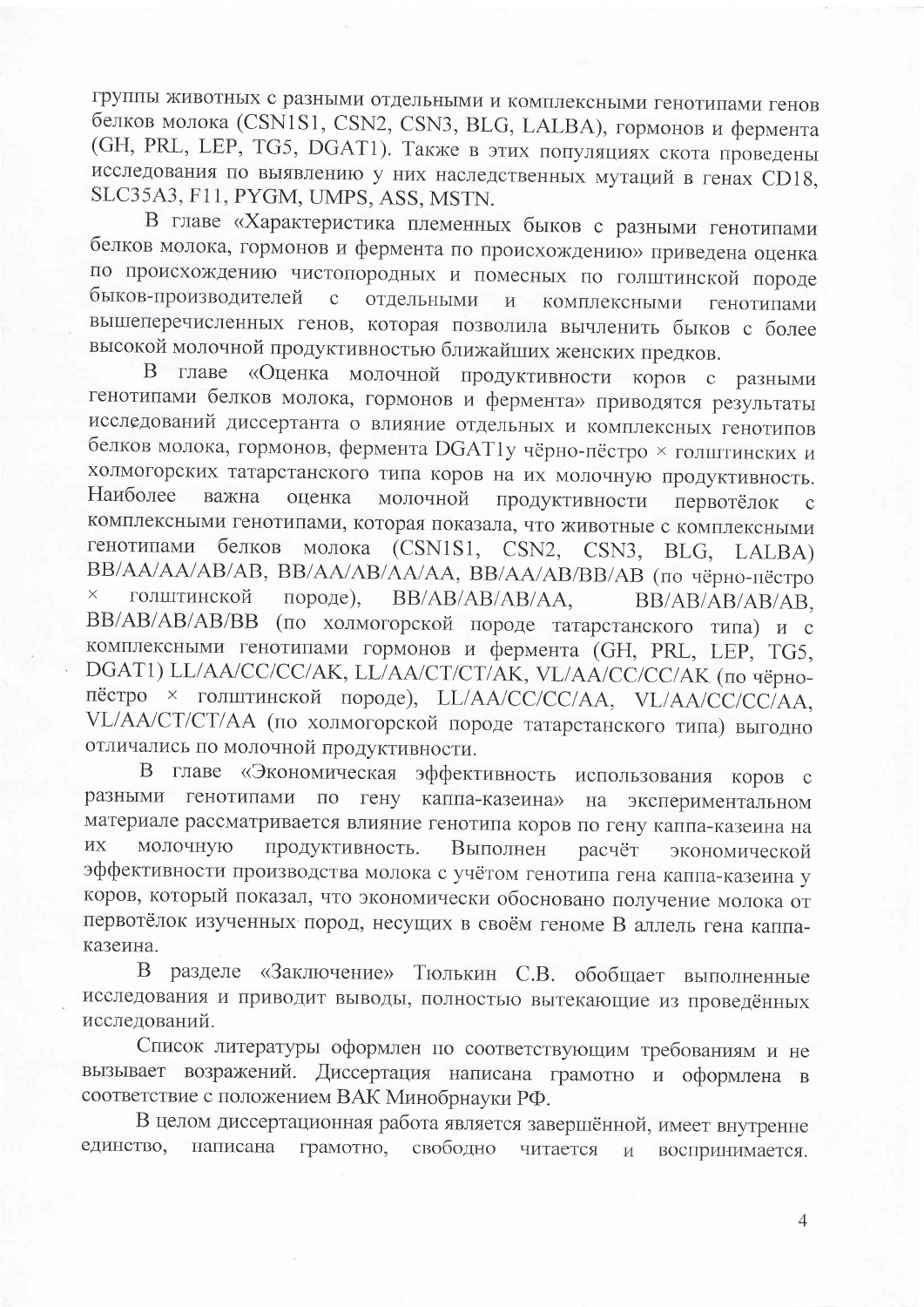Автореферат диссертации соответствует установленным требованиям и в полной мере отражает содержание диссертационной работы.

Наряду с очевидной положительной оценкой диссертационной работы необходимо отметить ряд замечаний и задать автору следующие вопросы.

- Следует отметить, что автор приводит большое количество литературных  $1.$ данных по исследованиям полиморфизма различных генов и их связей с изменчивостью характеристик молочной продуктивности, но не уделяет достаточного внимания работам Галины Ефимовны Сулимовой, которая с начала 90 годов XX века первой из отечественных исследователей и достаточно подробно разрабатывала направление MAS с использованием генотипирования большинства генов, включенных в анализ в рассматриваемой диссертации.
- В текстах автореферата и диссертации постоянно используется для  $2.1$ обозначения гена. кодирующего ацил-СоА диацилглицерол ацилтрансфераза 1 обозначение «фермент». Этого недостаточно, должно быть указано название либо кодируемого белка (DGAT1), либо гена  $(dgat)$ .
- В главе «Материалы и методы исследований» стр. 78-105 достаточно  $3.$ подробно описан порядок  $\,$  M условия проведения усовершенствованных способов **THP**  $\overline{M}$ ПЦР-ПДРФ ЛЛЯ генотипирования крупного рогатого скота по генам белков молока, гормонов и наследственных заболеваний. Логично было бы привести авторский вклад  $\, {\bf B}$  $\overline{HX}$ усовершенствовании  $\overline{M}$ модификации.
- Данные таблиц 37-42 (стр. 174-181), касающиеся встречаемости  $\overline{4}$ . комплексных генотипов генов белков молока, гормонов и фермента Tpëx популяциях  $\overline{B}$ крупного рогатого скота трудно воспринимаются. Работа несколько выиграла, если эти данные были также приведены в виде рисунков-диаграмм. Следует отметить, что было бы естественным, если бы были рассчитаны отличия частот встречаемости аллельных вариантов (по разным генам попарно) в экспериментальных исследованиях от ожидаемых случайных комбинаций.
- В работе на наш взгляд, в тексте встречаются стилистические погрешности 5. и неудачные обороты, в основном технического характера.

Тем не менее, указанные замечания не снижают общую положительную оценку диссертационной работы, а носят дискуссионный характер.

#### Заключение

Представленная диссертационная работа Тюлькина Сергея Владимировича на тему «Молекулярно-генетическое тестирование крупного рогатого скота  $\Pi$ O генам белков молока, гормонов, фермента  $\overline{M}$ наследственных заболеваний», является законченным научноисследовательским трудом, выполненный автором самостоятельно на высоком научно-методическом уровне, в котором получены новые данные о